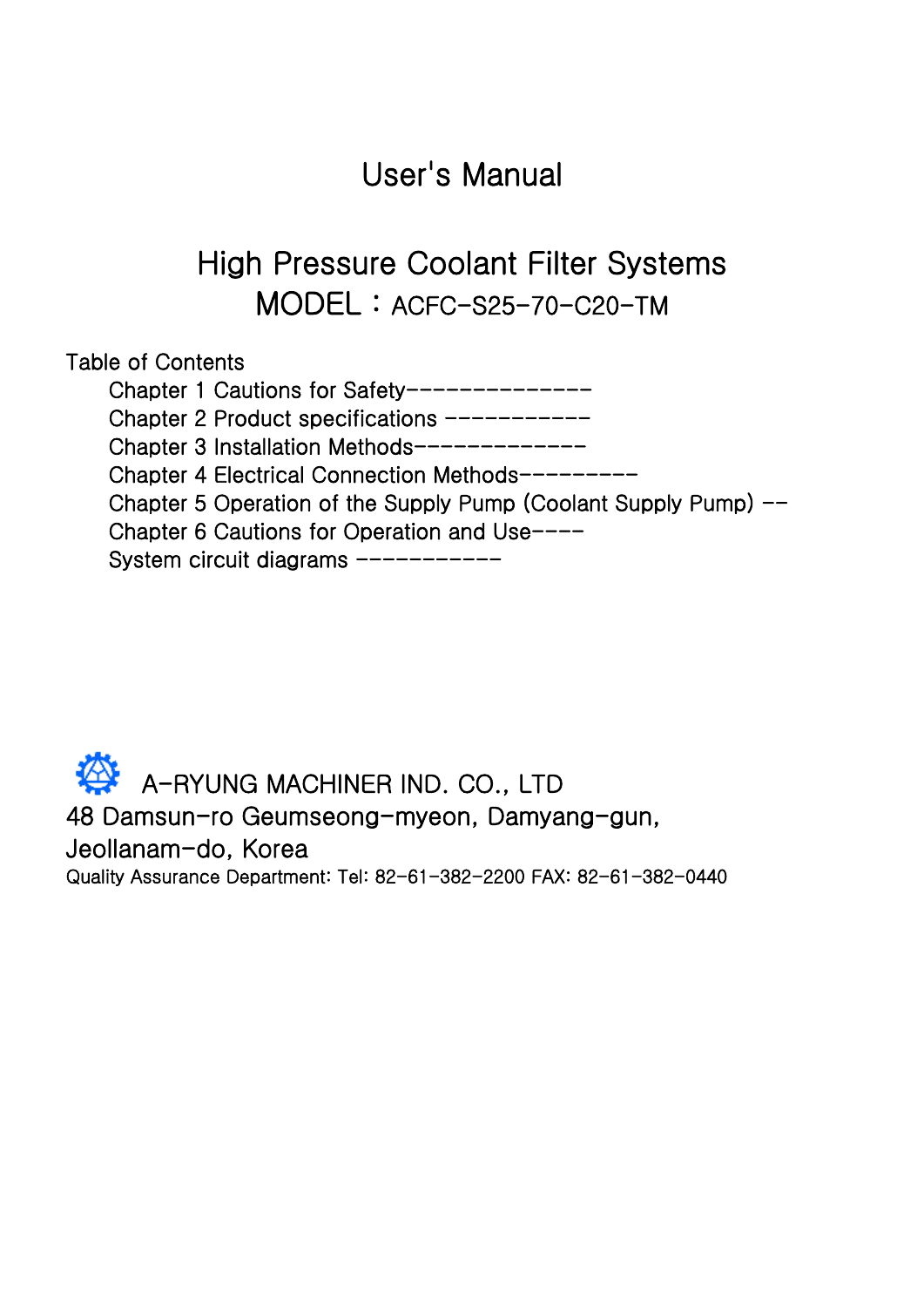## Chapter 1. Notes for Safety

### **The You must Follow belows** Belows are for right usage of product and preventing accident or damage from happening.

| Warning     | Death or damage if not following this           |
|-------------|-------------------------------------------------|
| Caution     | Injury or material damage if not following this |
| Prohibition | <b>Prohibition Mark</b>                         |
| Grounding   | Indicates grounding to prevent electric shock   |
| Danger      | For preventing electric shock                   |

#### Danger of not following aboves

The damages and losses caused by neglecting the contents specified in this manual are not covered by our quality assurance and liability.

- Product breakdown due to motor failure or pump malfunction and irreparable damage caused by the unqualified person's disassembling or failure to comply with the suitable operation conditions or prescribed pressure setting method.- Personal injury due to electrical, mechanical and chemical factors

- Environmental pollution by coolant's leakage

- If there is significant vibration, abnormal noise or smell during initial commissioning, immediately shut off the power supply and contact our quality team for service.

#### Our disclaimer

Damage caused by any of the following conditions is not covered by the liability.

- Natural disaster caused by earthquake or flood
- Loss due to user's intention or negligence
- Loss caused by fire or third party's actions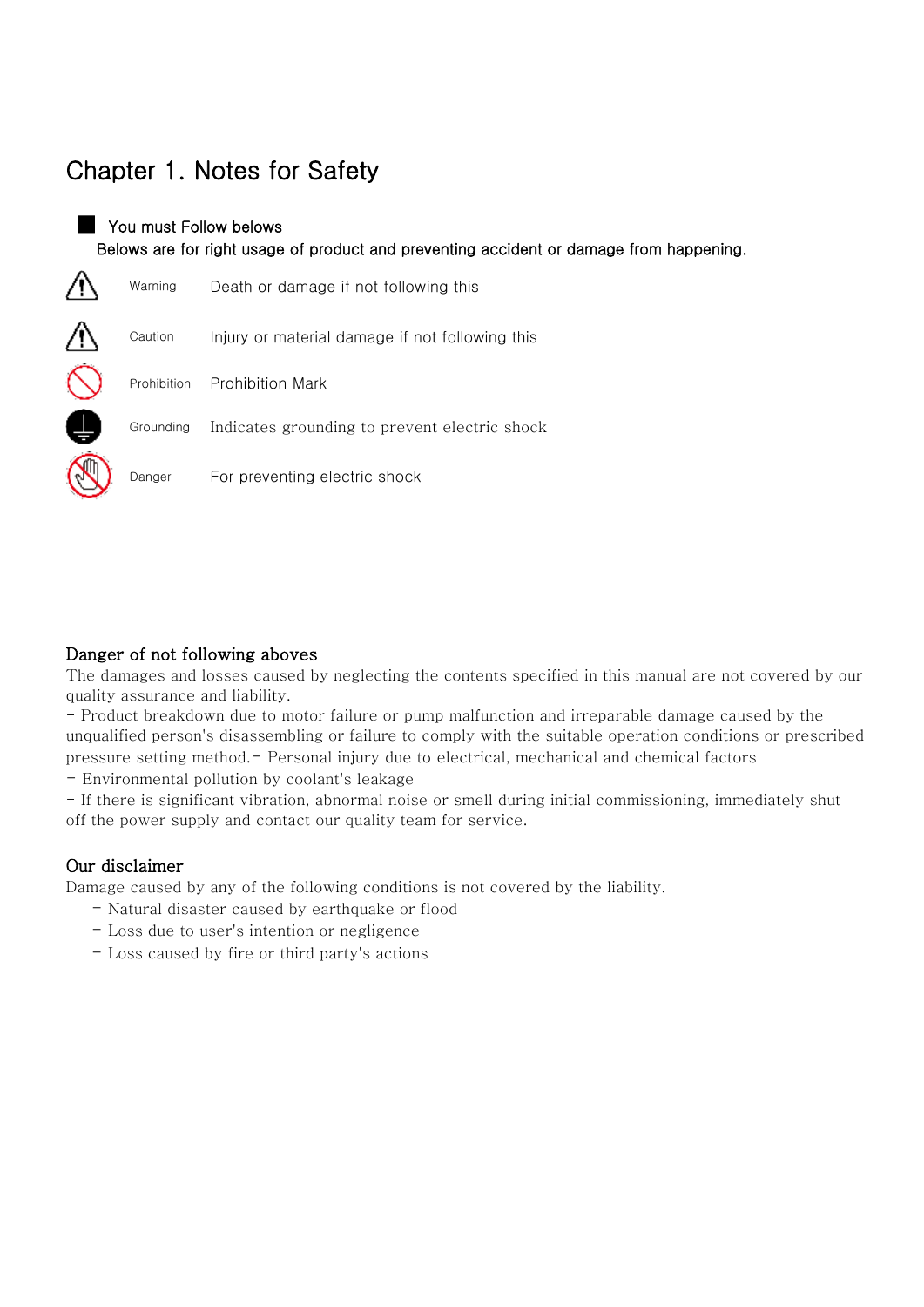## Notice for carrying & installation

#### **DANGER**

- $\triangleright$  Be sure to ground If the electrical insulation deteriorates, an accident caused by electric shock can be prevented.
- $\triangleright$  Be careful not to get water on the power cable when using.
- $\triangleright$  Never connect a ground wire to a gas pipe because there is a risk of explosion.
- $\triangleright$  Be sure to disconnect power and then to ground
- $\triangleright$  To prevent electric shock, always shut off the incoming power when installing and troubleshooting the system unit.

| <b>WARNING</b> | $\triangleright$ To protect the system unit, be sure to attach an electromagnetic switch<br>We can not guarantee the problem caused by the overload of the<br>system unit when there is not enough capacity's electromagnetic<br>switch.<br>$\triangleright$ The electronic switch is not supplied by us. |
|----------------|-----------------------------------------------------------------------------------------------------------------------------------------------------------------------------------------------------------------------------------------------------------------------------------------------------------|
|                | $\triangleright$ Do not carry and install pipes or power cables with holding them by<br>hands when carrying or installing<br>It may cause electric shock due to piping leakage and cable breakage                                                                                                         |

#### **CAUTION**

- $\triangleright$  Empty the coolant in the tank during carrying and installation It may overflow due to impact or tilting when carried in the state of containing fluid, which may cause environmental pollution.
- $\triangleright$  It should be installed in a well-ventilated, dry place, on a flat surface to avoid falling over and Maintain sufficient spacing in easy-to-maintain locations
- $\triangleright$  Do not unscrew or shock the pipes while the system unit is in operation. Damage to the pipes can cause damage to the human body.
- $\triangleright$  The system unit must be installed only indoors and maintain static temperature so that the coolant may not freeze in winter.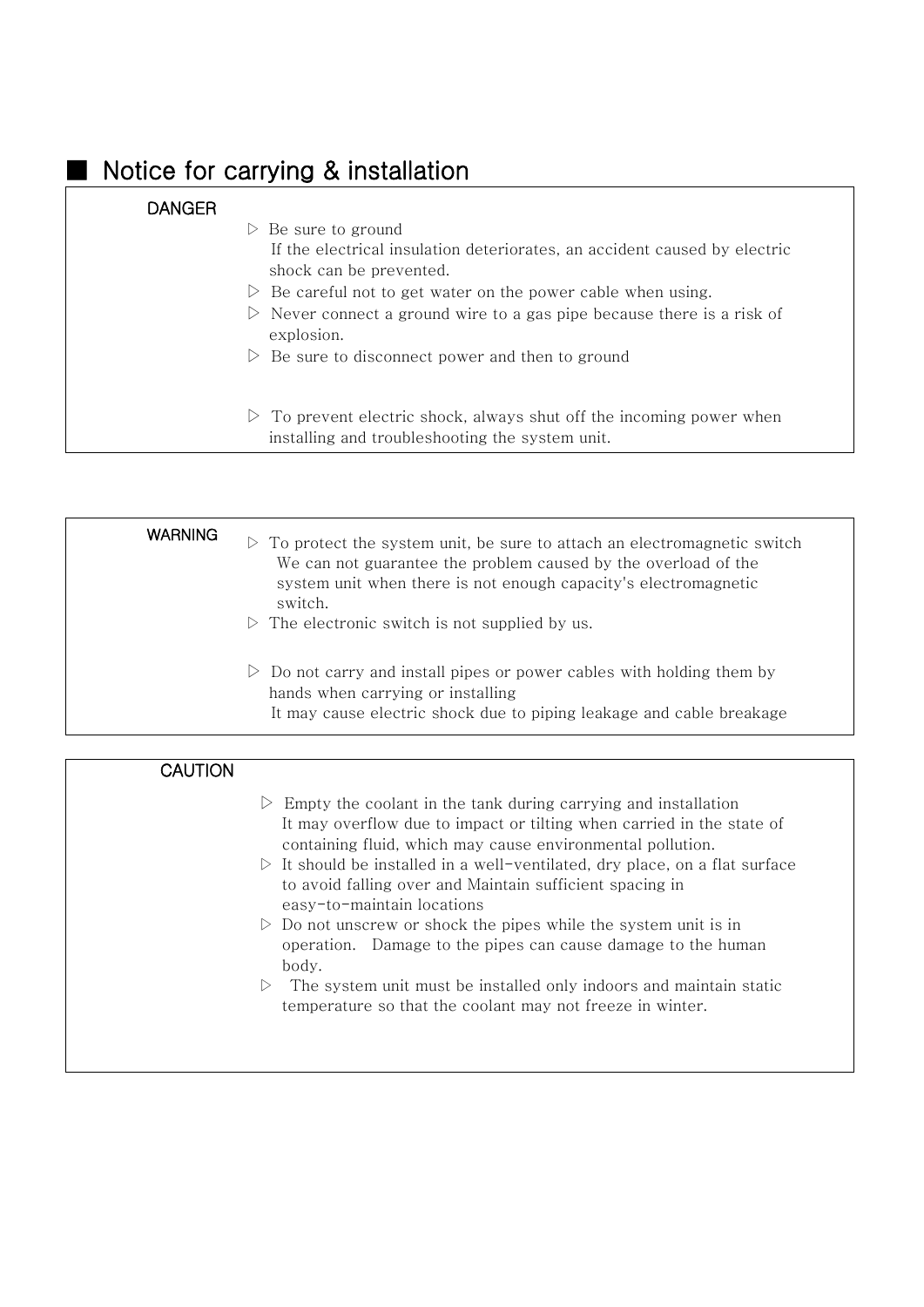## Chapter 2 Product specifications

.The ACFC Series is a high pressure coolant cyclone filter system suitable for supplying high pressure coolant to CNC machine tools for special processing and high speed machining.. The high pressure coolant pump and the Cyclone filter are integrated together. It is designed as a compact cabinet type, and the appearance is beautiful and the installation place is less restricted.

.The ACFC Series is designed in such a way that the sludges filtered in the first Cyclone Filter is collected in the dirty tank and is introduced into the coolant's tank by the discharge pump.

The second Element filter filters floating materials that were not filtered from the first Cyclone filter. The Cyclone Filter applied to this system uses a centrifugal force of the fluid introduced by the feed pump to separate foreign materials such as cutting chips. It has good filtration efficiency and long durability, so it can be used semi-permanently without replacing the filter. The second element filter can be cleaned and reused after cleaning

.Features of product use : Improved cutting speed when machining general steel and hard materials. High speed machining is possible by cutting the cutting-chip finely, improving the surface roughness of the workpiece and extending tool life

|             | High Pre' Pump       |                  | Motor            |           |                |         |          |
|-------------|----------------------|------------------|------------------|-----------|----------------|---------|----------|
| Type        | Discharge<br>lvolume | Max'<br>Pressure | Motor<br>Out-put | Frequency | <b>Noltage</b> | Current | Built-in |
|             | /min<br>ll           | MPa/bar          | kW               | Ηz        |                |         | Pump     |
| ACFC-S20-30 | 8.0                  | 3.0/30           | 3.0              | 50        | 200/220        | 12.5    |          |
|             | 10.0                 |                  |                  | 60        | 200/220        | 11.0    | $AJ-200$ |
| ACFC-S25-70 | 18.0                 | 7.0/70           |                  | 50        | 200/220        | 24.2    | $AJ-250$ |
|             | 22.0                 |                  | 5.5              | 60        | 200/220        | 23.1    |          |

Product specifications

※ The discharge pressure is changed by the applied orifice.

| Recommended<br>Supply Pump Volume | /min<br>V. | 80~200 (ACP-1100HMFS, 1800HMFS) |
|-----------------------------------|------------|---------------------------------|
| Supplying Pump Head               | m          | $10 - 30$                       |
| Cyclone Filter                    | 20A        | ARCF-20B (IN, OUT, DRAIN PT1")  |
|                                   |            |                                 |

| Dirty Pump Volume | 50/60Hz | $ 120/150$ L/min $(ACP-250F)$ |       |
|-------------------|---------|-------------------------------|-------|
| Current           | 50/60Hz | 1.5/1.6A                      | Ø220V |

## Chapter 3 Installation Method

### 1. System installation method

1) Install the System Unit horizontally on a flat surface and Adjust the adjuster to lift the caster from the ground.

2) Filter is needed to ensure adequate work space for cleaning and inspection.

3) Do not install the product outdoors. Install in a well-ventilated room.

4) Please note that this System Unit was not made hermetically and so, the coolant fluid may overflow due to shock or movement fluctuation.

### 2. Selection of the Supply Pump and piping (Coolant Supply Pump)

1) The selection of the supply pump should be three times higher than the high-pressure discharge flow rate and Select the pressure of Cyclone Filter to  $1 \sim 3$  bar. If the Coolant pump with the supply pressure of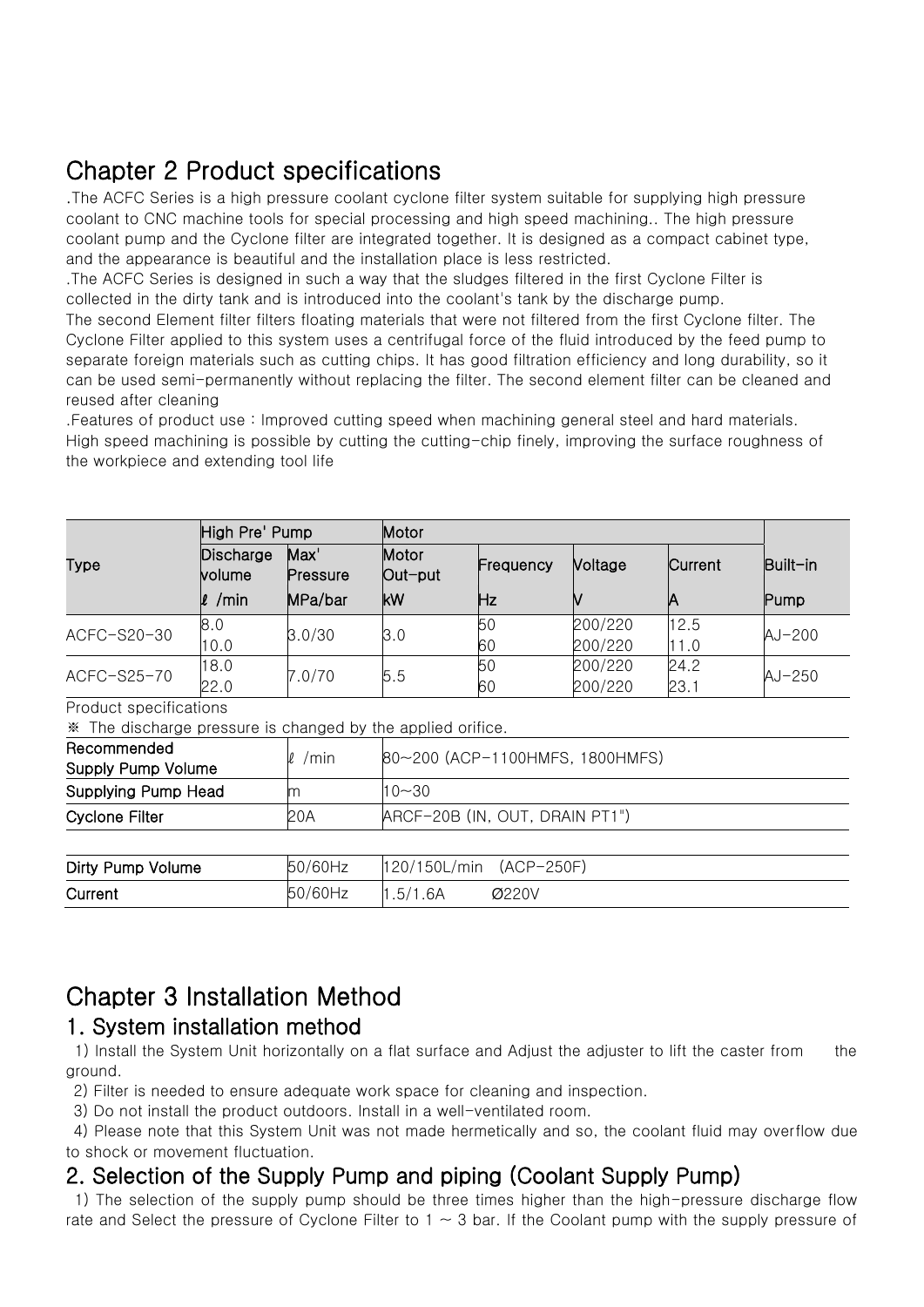1 bar or less is selected, the suction flow rate to the Cyclone Filter is lowered and the efficiency is lowered.

2) Rubber hoses or flexible resin tubing hoses are recommended for pipe's connection between the machine tool and the system unit and Avoid piping that curves at 90 ° as much as possible. Pipes made of rigid materials such as steel pipes are not recommended because they cause vibration.

3) It is recommended to work with sealant or Teflon tape because it may cause noise and vibration if air is mixed due to defective sealing when working on piping of suction part.

4) When installing the valve on the suction part, use the type of ball valve or gate valve thatcan be fully opened and closed ( Do not install Check valve )

5) The piping size should be the same as or larger than the Cyclone Filter inlet and outlet. ( System unit piping is Rc1" )

### 3. Overflow Piping

- 1) Overflow Piping is a pipeline that flows naturally to the coolant tank of a machine tool when the clean tank is full. If the coolant can not escape properly, the clean tank may overflow. Piping should be done by maintaining sufficient inclination considering the height difference with the coolant tank of the machine tool.
- 2) This system unit's overflow piping is factory set to Rc 1" and It is not recommended to install a valve in the middle of the piping or to reduce the piping diameter arbitrarily because the clean tank may overflow
- 3) If the Clean Tank overflows even if piping is done by taking care of the above 1) and 2), install a valve in the outlet line of the supply pump to maintain the supply flow rate appropriately.
- 4) To prevent overflowing coolant, install the partition or install it so that it does not flow directly into the supply pump inlet.

### 4. Install the Dirty drain pipe and the Filter Basket.

- 1) The coolant filtered by the Cyclone Filter flows into the clean tank, and the chips and sludge flows into the dirty tank or coolant tank of the machine tool through the drain outlet. Sludge can be collected by piping the outlet of the Dirty Drain toward the Chip Conveyer or installing the Filter Basket.
- 2) To prevent vibration during piping, use a flexible piping material and Piping should be done by maintaining sufficient inclination considering the height difference with the coolant tank of the machine tool.

### 5. High pressure (discharge) piping

- 1) To use this system unit, first check whether the coolant piping of the machine tool is designed properly for high pressure.
	- 2) We recommend high-pressure hose piping that is more flexible than steel pipe piping so that pulsations and vibrations of the system unit are not transmitted to the machine tool.
	- 3) The relief valve should only be used within the operating range so that it does not exceed the maximum pressure (70 bar) of the high pressure system unit

(This system is factory set to 70bar when Nozzle Ø2)

## Chapter 4 Electrical Connection

- 1) Be sure to turn off the power before working
- 2) The power unit of this system unit is manufactured by low-voltage connection 3-phase 220V 0 / 60Hz connection.
- 3) The change into High-voltage connection ( Three-phase, 380V ) is possible and When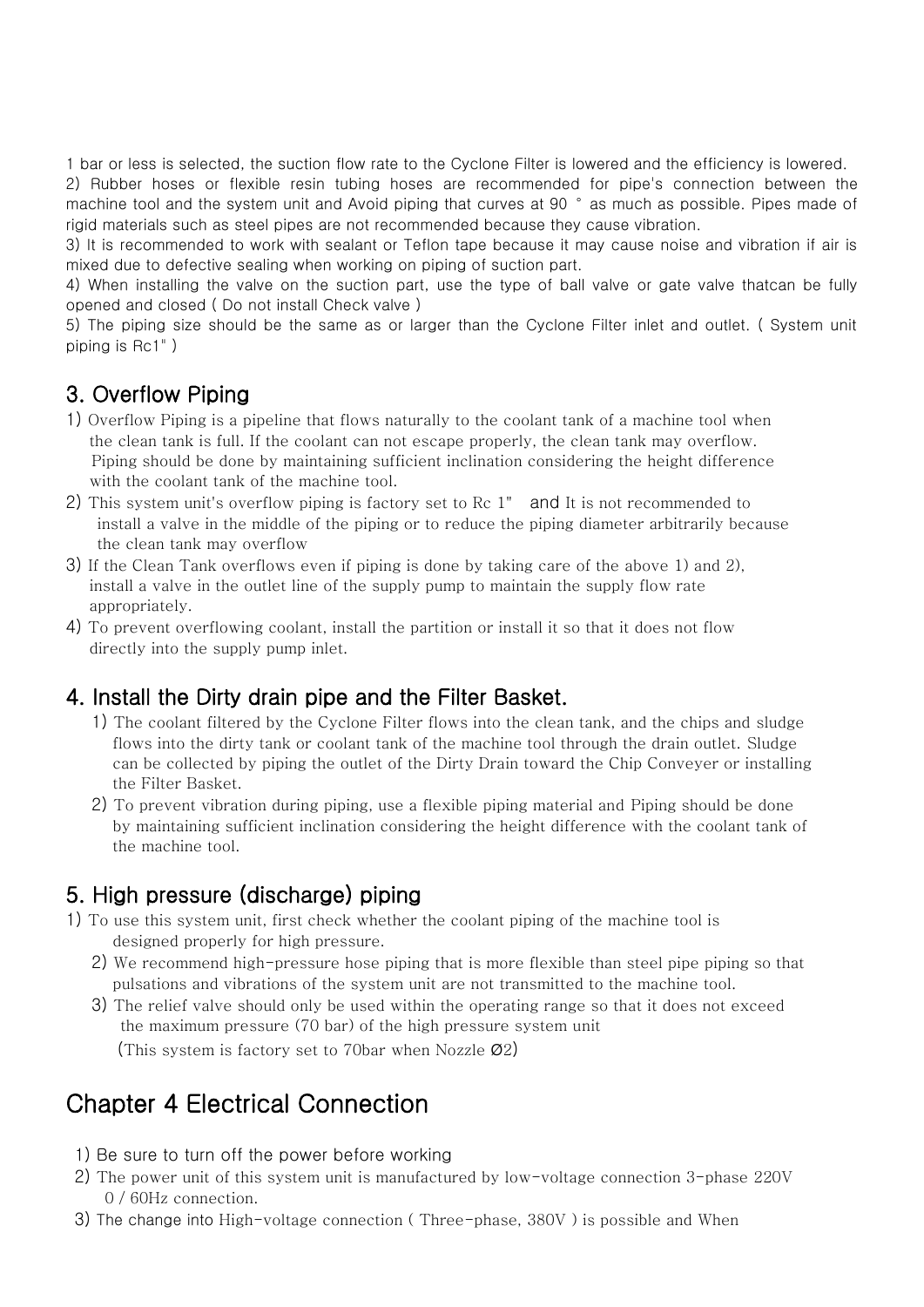changing the connection, change all phases of high-voltage pump, supply pump, and electric power input.

4) .Depending on the connection method of the incoming power supply, the direction of rotation of the motor may be changed, which may cause serious damage to the motor. Immediately stop the operation, turn off the power, change the wiring and check the direction of rotation. You can change the direction of rotation by changing only 2 lines of the U.V.W 3

lines

- 5) he intermittent operation of the high-pressure pump (several times on / off within 1 minute) is not recommended because it may cause malfunction. Please contact the manufacturer to change the structure.
- 6) Make sure to ground for safety.
- 7) Terminal end-to-end drawing ( Wiring diagram )



- 8) To control the surface level of the Dirty Tank in this System unit (preventing overflow), the float switch contacts are output. This function allows you to stop the system or output a surface rise warning alarm. HIGH: Switch ON
- 9) This system unit is equipped with a press switch to detect the lowest pressure of the high pressure pump, and the contact points are output. This function can detect the normal operation of the high pressure pump. Remove the cause and drive.
- \* Cause 1. Being clogged in the suction filter: Open the air breather plate and replace the suction filter or wash it.
	- Cause 2. Check the normal operation of the Supply Pump. ( Minimum pressure setting: 2 bar )
- 10) This System unit contains a Pressure switch to identify the cleaning period of the Element Filter.

When the Pressure Switch signal ( 0.8 bar ) is output, clean the Element Filter.

## Chapter 5 supply pump (coolant pump supply) operation.

1) This system unit is not equipped with supply pump.

 In this case, selection of supply pump is very important. Be careful not to overflow the Clean Tank because the supply flow is too low or too high.

 Select a pump suitable for the applied Cyclone filter capacity. (Recommended application pressure  $1 \sim 3.5$  bar)

2) If the flow rate of the supply pump is insufficient, it may cause the failure of the high pressure pump. In case of overflow, the clean tank may overflow. In this case, the drain hole is installed so that it can be discharged to the coolant tank on the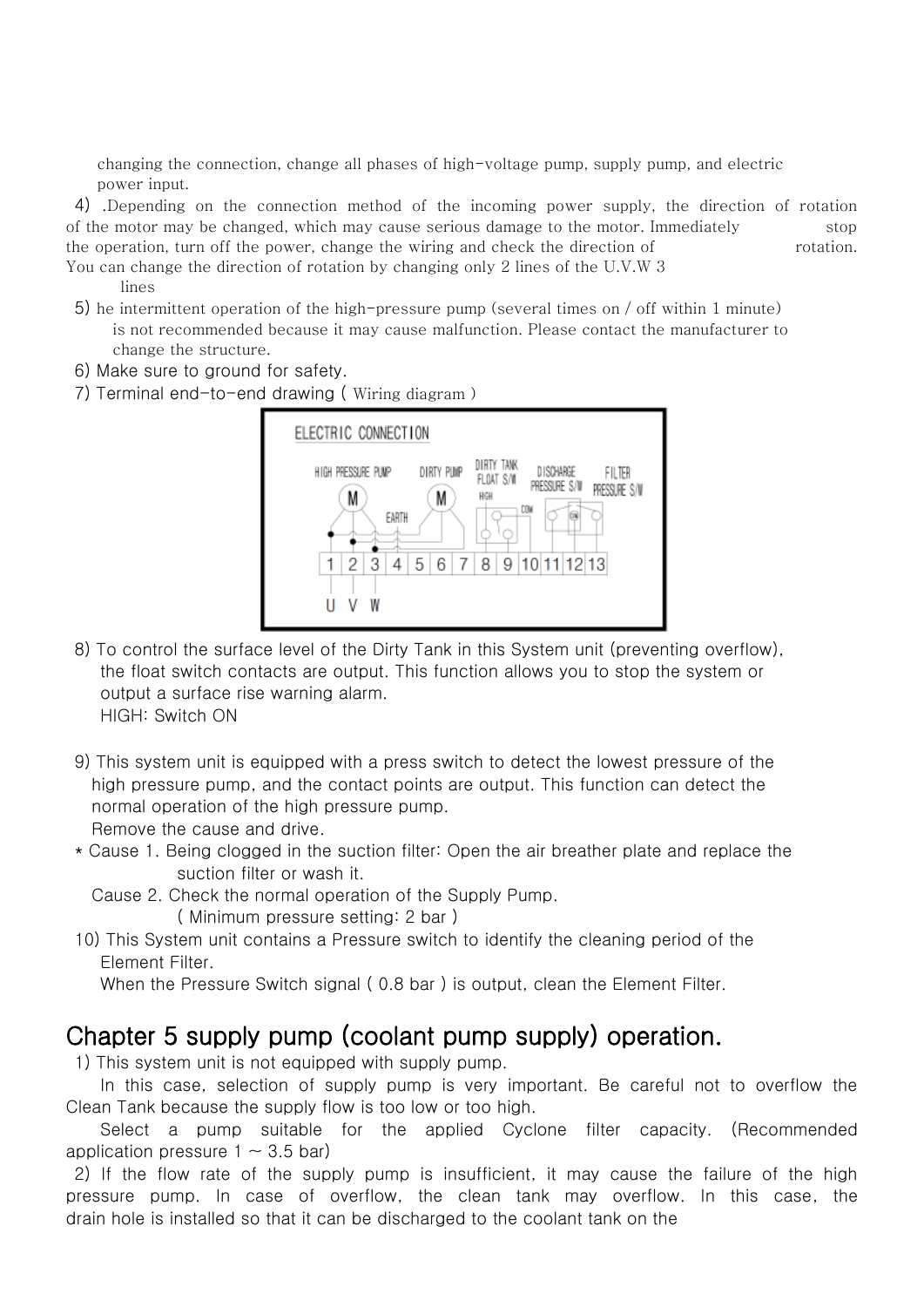machine tool side. Pipes should be maintained at a sufficient slope so that they can flow naturally into the coolant tank on the machine tool side

## Chapter 6 Cautions for Operation and Use

### 1. Precautions for commissioning after initial installation

 1) Check that the piping of each part is tight and that the power of each pump is properly connected.

2) Turn Relief Valve counterclockwise to the maximum to lower the pressure.

- 3) Fill the clean tank to the upper limit of the coolant level. (The pump may be damaged if the high pressure pump idles while the coolant tank has insufficient coolant.)
- 4) Check the direction of rotation of the high pressure pump, Dirty pump, and Supply pump on the control panel on the machine for a short time (within 3 seconds).

 If the rotation direction is reversed, you can change the direction of rotation by changing the two phases of the motor's U, V, and W.

- 5) While operating the high pressure pump, turn the relief valve slowly clockwise to set the working pressure, then turn the lock nut to the right and fix it. Then, Close the relief valve cap ( Observe the pressure according to the nozzle diameter. )
- 6) The electrical connection of this system should be connected to the structure where the dirty pump and the supply pump work together when the high pressure pump is operated.
	- ※ The idling of the high-pressure pump may cause fatal damage to the pump. Make sure that the surface of the clean tank is full.

### 2. Cleaning the System Unit Filter

#### ▣ Cleaning the suction filter and the Dirty Tank

 1) Suction filter is built in the high pressure pump inlet of this system unit. Perform regular cleaning to maintain the performance of the pump. (See Unit cover sticker)

Cleaning method: 1. Loosen the bolts of the air breather plate and insert your hand to

 loosen the Suction Filter mounted on the pump inlet by turning it to the left.

2. After immersing in the cleaning agent, clean it by blowing air into the

filter and reassemble it.

 2) This system unit is divided between clean tank and Dirty tank. To maintain normal operation, perform regular cleaning to maintain the system unit's performance. Regular cleaning is recommended, especially at the bottom of the Dirty Tank as sludges may be accumulated.

#### ■ Cleaning the element filter

- 1) This system unit has an element filter If a filter check alarm or a level low alarm ( Red light on & off ) happens the element filter must be cleaned and can be reused ( option ).
- 2) Cleaning and reusing the Element Filter periodically reduces maintenance costs. (Recommend at least once a week)
- 3) If a filter check alarm or a level low alarm happens continuously even after the filter is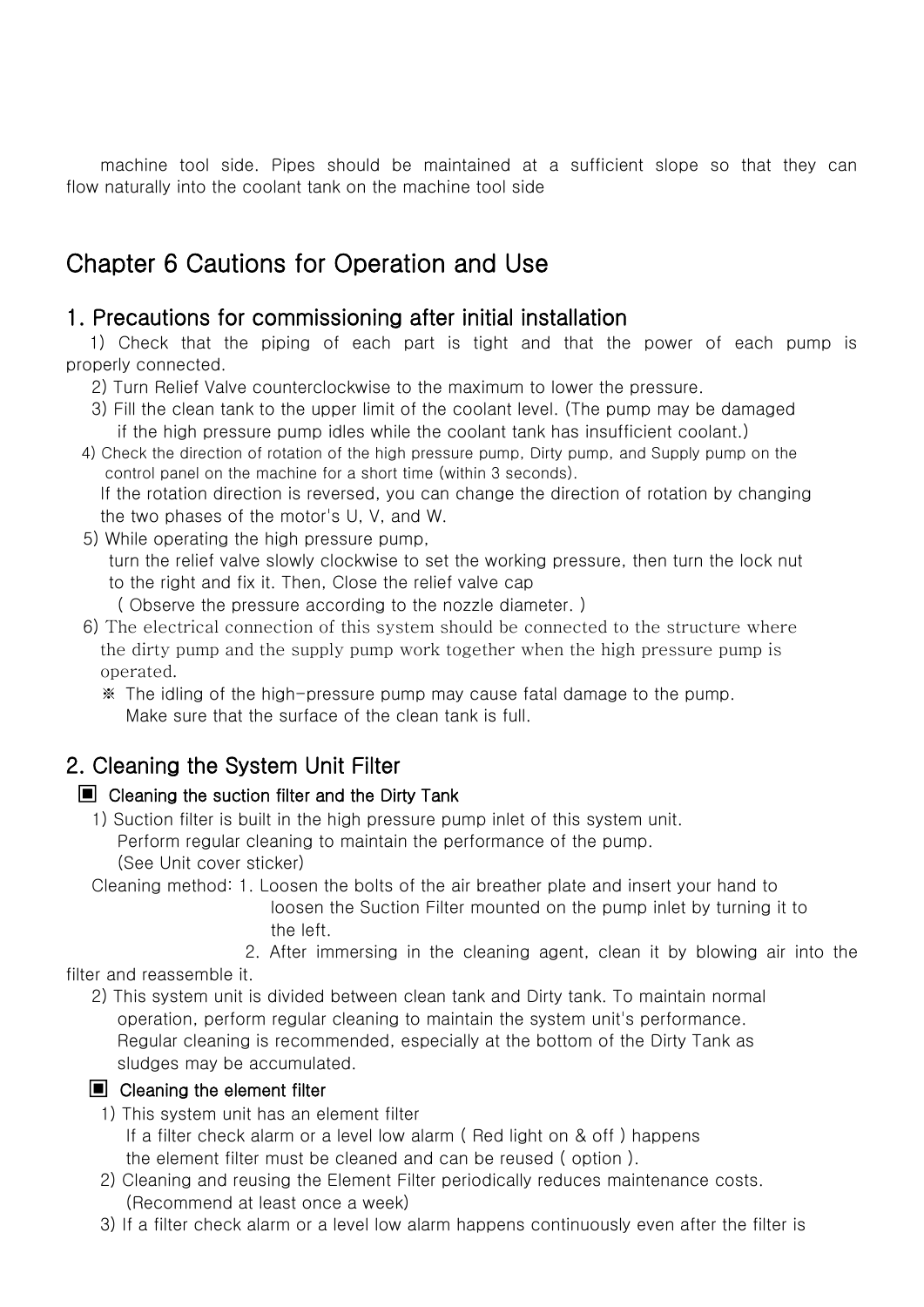cleaned and installed,

 This is because the sludges were stuck in the element filter and not fully cleaned. Remove the element filter and replace it with new one

or clean it by brushing & blow it with air , then install it again

4) Replacement of Element Filter and cleaning tips



① Loosen the bolts and remove the cover from the top. ( Hexagon Wrench bolts M10\*1.5p, 4EA) (Press and hold the cover to prevent spring from splashing at this time.)



② Lift the filter support bracket and remove the element filter installed inside the filter tank.

③ Clean or replace the separated element filter. (Clean the filter with a cleaning agent and use an air gun to clean the filter inside.)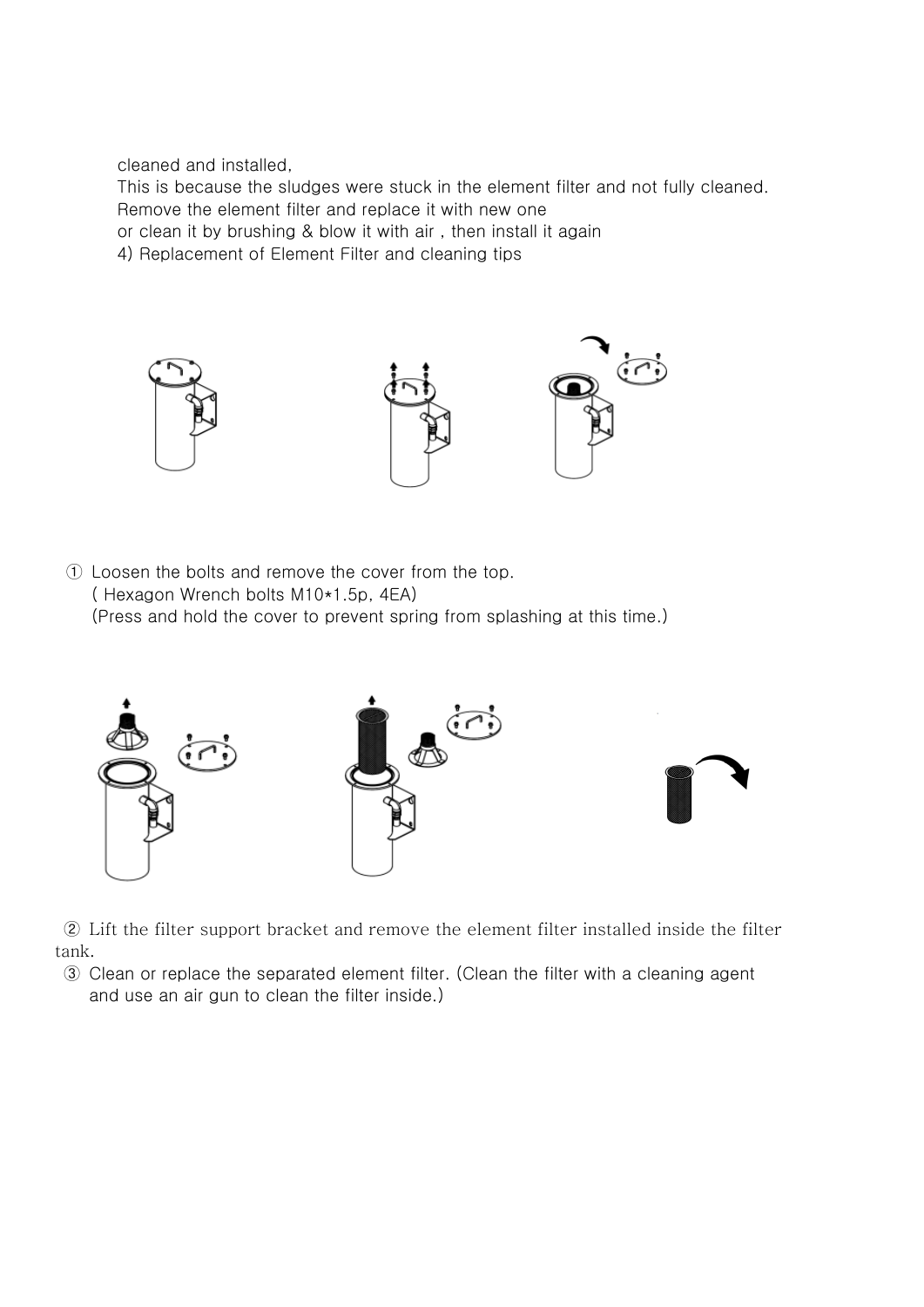

④ Insert the element filter into the filter tank and then insert the filter support bracket into the filter tank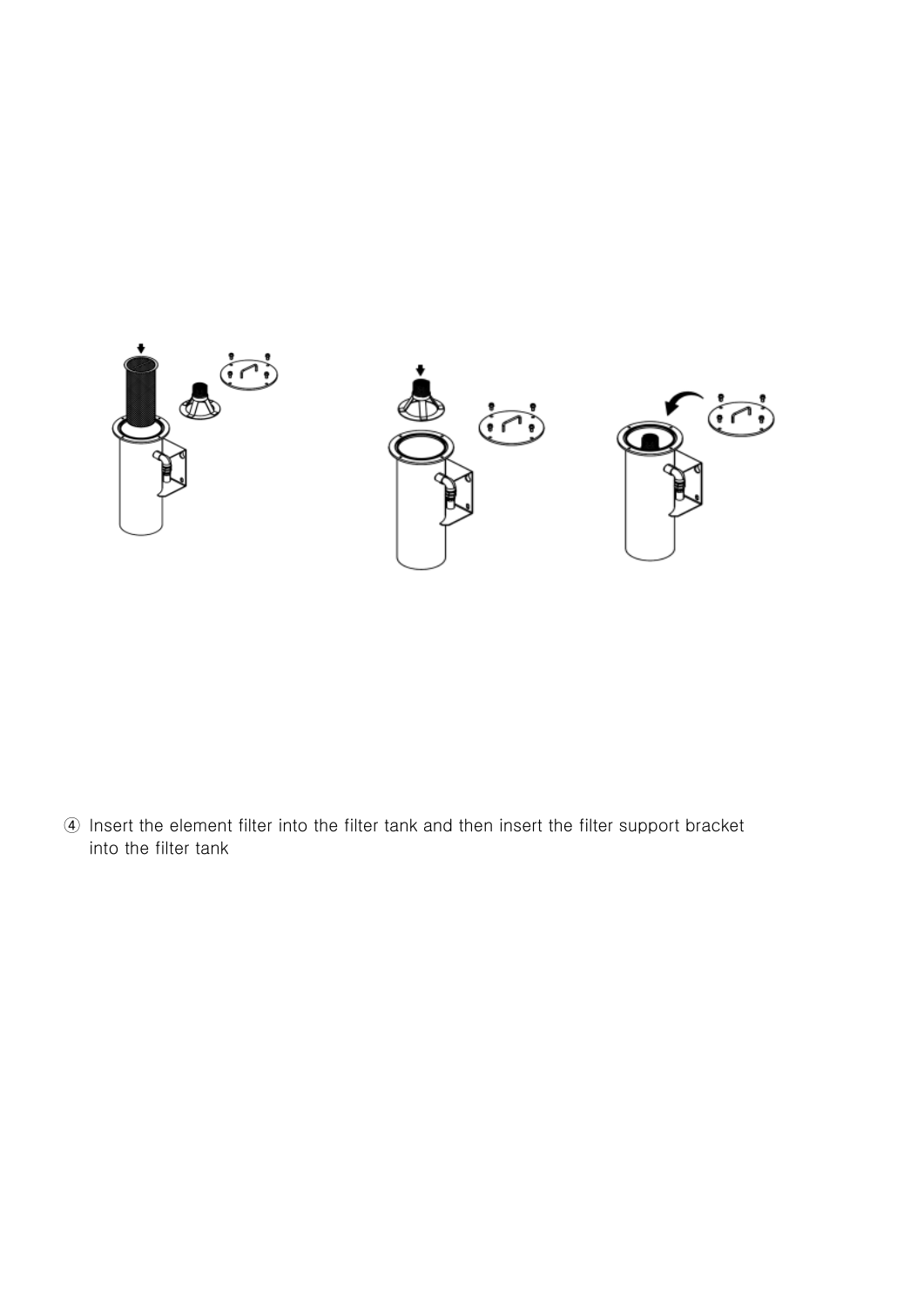

⑤ Press and close the spring-tight upper cover and tighten the bolt. ( At this time, Be careful not to damage the O-ring [G-180] for sealing between the filter tank and cover. )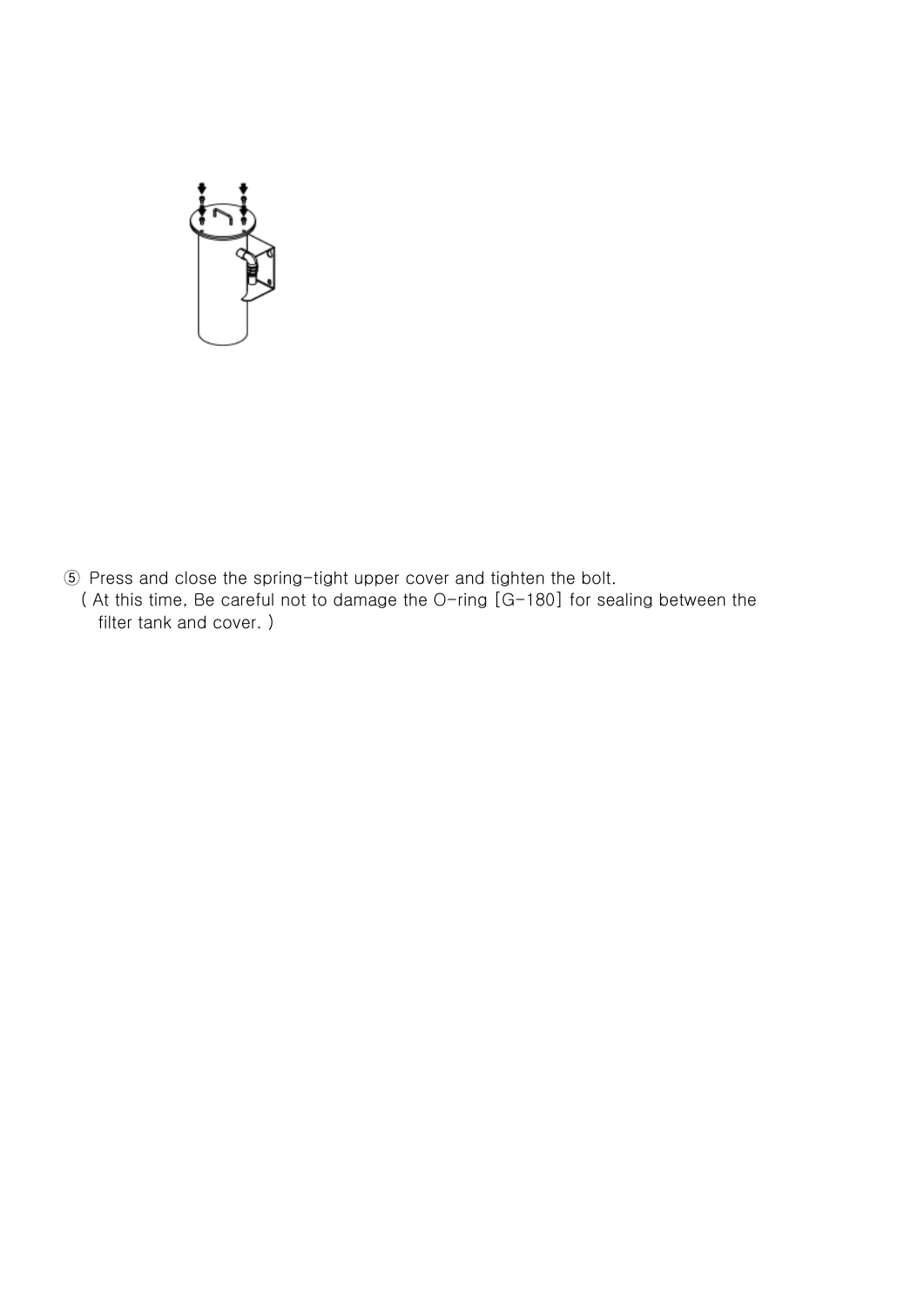#### ▣ Cause of problems and troubleshootings

| Phenomenon                                        | Cause                                                                                                                                                                                                                                          | Trouble shooting                                                                                                                                                                                                                                                                                                                                                        |
|---------------------------------------------------|------------------------------------------------------------------------------------------------------------------------------------------------------------------------------------------------------------------------------------------------|-------------------------------------------------------------------------------------------------------------------------------------------------------------------------------------------------------------------------------------------------------------------------------------------------------------------------------------------------------------------------|
| The high pressure pump is not<br>operated         | 1. No power (no operating sound)<br>2. The phases of input power<br>don't match.<br>(reversed Rotation of motor)<br>3. Motor does not rotate-Motor<br>failure and damage<br>4. motor rotates but<br>reduced pressure or<br>discharge's failure | 1. Check if the rated voltage is<br>supplied (30 220V)<br>2. Check the pump rotation<br>direction and change the<br>U.V.W. connection when turning<br>in reverse direction.<br>3. Replace or repair the motor<br>(request A/S)<br>4. Replace the pump<br>(request for A/S)                                                                                              |
| Pressure switch signal output.                    | 1. Pressure detection time is short.<br>2. Pressure switch's failure                                                                                                                                                                           | 1. Increase the pressure detection<br>time of the pump and set.<br>2. Check with the tester during<br>high-pressure operation and<br>replace the press switch (A/S<br>request) if the contact points<br>are not on.                                                                                                                                                     |
| Clean Tank<br>(Tank is not filled with coolant)   | 1. Supply pump is not working<br>2. Poor operation of the float<br>switch                                                                                                                                                                      | 1. Check the Power supply to the<br>Supply Pump<br>2. Check that the float switch is<br>stuck or not<br>Clean the administrative section<br>of the float bar if it does not<br>move properly.<br>Check the contact points with<br>the tester to check<br>if there are any abnormal<br>contacts. If the contact signal<br>is<br>not output,<br>replace the float switch. |
| Clean Tank Over Flow<br>(Tank's coolant overflow) | 1. Poor operation of the float<br>switch                                                                                                                                                                                                       | 1. Check that the float switch is<br>stuck or not<br>Clean the administrative section<br>of the float bar if it does not<br>move properly.<br>Check the contact points with<br>the tester to check<br>if there are any abnormal<br>contacts. If the contact signal<br>is<br>not output,<br>replace the float switch.                                                    |